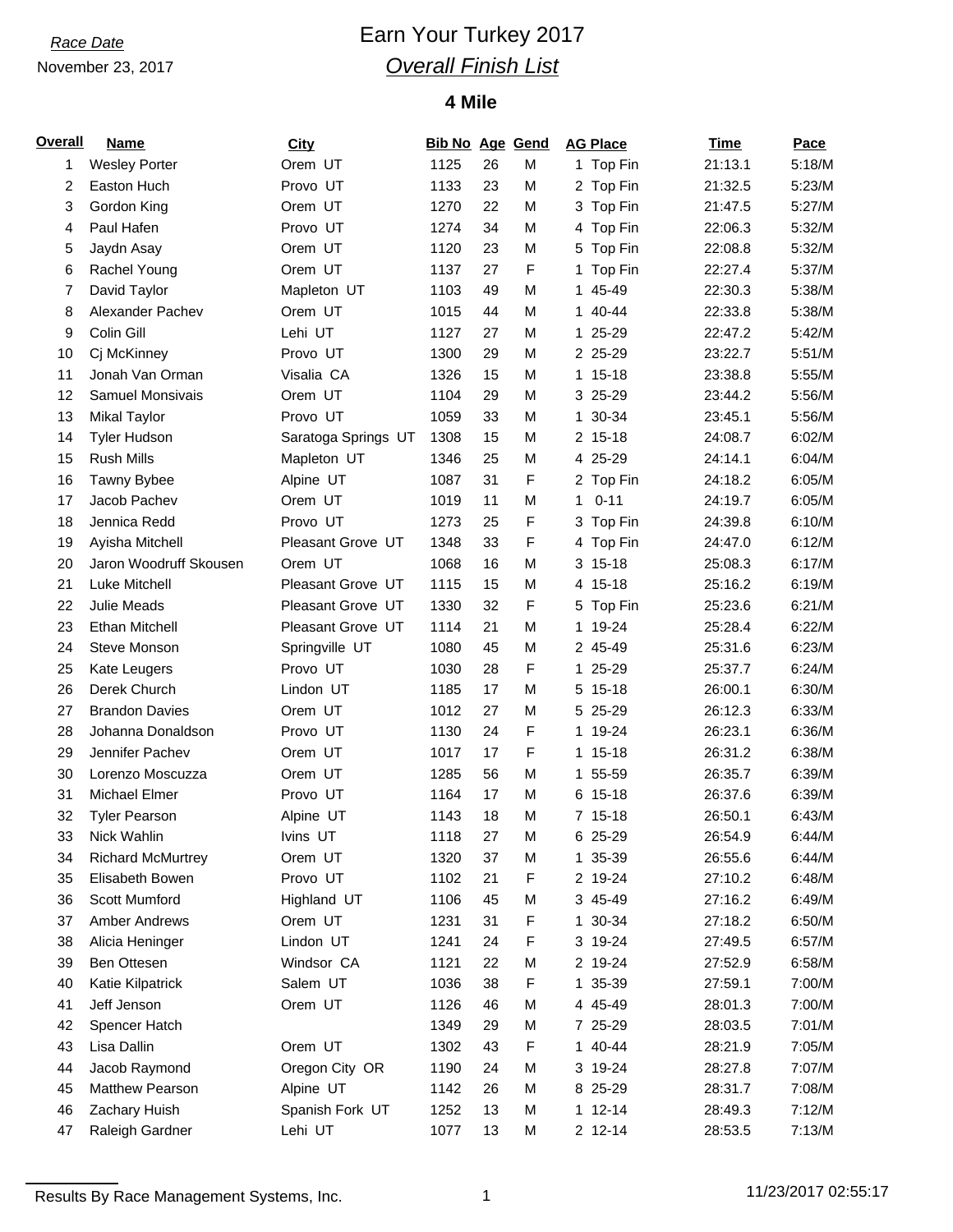## *Race Date* **Earn Your Turkey 2017** *Overall Finish List*

### **4 Mile**

| Overall | <b>Name</b>             | City              | <b>Bib No Age Gend</b> |    |   | <b>AG Place</b> | <b>Time</b> | Pace   |
|---------|-------------------------|-------------------|------------------------|----|---|-----------------|-------------|--------|
| 48      | Julia Pachev            | Orem UT           | 1018                   | 15 | F | $2, 15-18$      | 29:04.7     | 7:16/M |
| 49      | Nathan Wood             | Draper UT         | 1029                   | 32 | M | 2 30-34         | 29:22.0     | 7:21/M |
| 50      | Nathan Church           | Lindon UT         | 1183                   | 23 | M | 4 19-24         | 29:31.1     | 7:23/M |
| 51      | <b>Heather McDonald</b> | Spanish Fork UT   | 1056                   | 40 | F | 2 40-44         | 29:39.6     | 7:25/M |
| 52      | Paul Peaden             | Orem UT           | 1053                   | 62 | М | 1 60-64         | 29:53.1     | 7:28/M |
| 53      | Melanie Alfaro          | Orem UT           | 1286                   | 17 | F | $3 15 - 18$     | 29:53.9     | 7:28/M |
| 54      | Amalia Alfaro           | Orem UT           | 1287                   | 40 | F | 3 40-44         | 29:54.9     | 7:29/M |
| 55      | Victoria Cerrato        | Provo UT          | 1146                   | 17 | F | 4 15-18         | 29:58.0     | 7:30/M |
| 56      | <b>Brigham Dunford</b>  | Pleasant Grove UT | 1212                   | 16 | М | 8 15-18         | 30:00.0     | 7:30/M |
| 57      | <b>Benson Thayer</b>    | Orem UT           | 1122                   | 14 | M | 3 12-14         | 30:02.0     | 7:31/M |
| 58      | Liz Thayer              | Orem UT           | 1123                   | 38 | F | 2 35-39         | 30:07.8     | 7:32/M |
| 59      | Dan Miner               | Mapleton UT       | 1219                   | 53 | M | 1 50-54         | 30:11.7     | 7:33/M |
| 60      | Adam Heninger           | Lindon UT         | 1240                   | 29 | M | 9 25-29         | 30:16.3     | 7:34/M |
| 61      | Jessica Reese           | Springville UT    | 1247                   | 37 | F | 3 35-39         | 30:33.2     | 7:38/M |
| 62      | <b>Tyler Huish</b>      | Spanish Fork UT   | 1076                   | 44 | M | 2 40-44         | 30:48.5     | 7:42/M |
| 63      | <b>Michael Roberts</b>  | Orem UT           | 1078                   | 54 | M | 2 50-54         | 30:50.3     | 7:43/M |
| 64      | Lecy Gillespie          | Kaysville UT      | 1301                   | 24 | F | 4 19-24         | 30:56.7     | 7:44/M |
| 65      | Cheryl Roper            | Kaysville UT      | 1037                   | 35 | F | 4 35-39         | 31:08.5     | 7:47/M |
| 66      | <b>Bill Heninger</b>    | Lindon UT         | 1239                   | 55 | M | 2 55-59         | 31:08.5     | 7:47/M |
| 67      | Taylor Jorgensen        | Riverton UT       | 1063                   | 13 | F | $1 12 - 14$     | 31:12.3     | 7:48/M |
| 68      | <b>Brita Harper</b>     | Draper UT         | 1333                   | 33 | F | 2 30-34         | 31:15.4     | 7:49/M |
| 69      | <b>Brad McKinnon</b>    | Alpine UT         | 1135                   | 56 | M | 3 55-59         | 31:20.1     | 7:50/M |
| 70      | Gary Robinaugh          | Louisville CO     | 1223                   | 30 | M | 3 30-34         | 31:42.6     | 7:56/M |
| 71      | <b>Robert Lawrence</b>  | Provo UT          | 1268                   | 62 | M | 2 60-64         | 31:56.1     | 7:59/M |
| 72      | Ray Chipman             | Orem UT           | 1324                   | 42 | М | 3 40-44         | 32:00.2     | 8:00/M |
| 73      | Barney Hadden           | Idaho Falls ID    | 1201                   | 55 | M | 4 55-59         | 32:17.8     | 8:04/M |
| 74      | Nathan Mumford          | Highland UT       | 1108                   | 18 | M | 15-18<br>9      | 32:19.9     | 8:05/M |
| 75      | Sarah Pachev            | Orem UT           | 1016                   | 41 | F | 4 40-44         | 32:22.2     | 8:06/M |
| 76      | Jeremy Plouzek          | Lindon UT         | 1199                   | 44 | M | 4 40-44         | 32:28.9     | 8:07/M |
| 77      | Sherry McKinnon         | Alpine UT         | 1134                   | 52 | F | 1 50-54         | 32:32.8     | 8:08/M |
| 78      | Steve Hehl              | Orem UT           | 1177                   | 56 | M | 5 55-59         | 32:34.8     | 8:09/M |
| 79      | Genevieve Clark         | Orem UT           | 1195                   | 34 | F | 3 30-34         | 32:38.7     | 8:10/M |
| 80      | Tom Nadsady             | Provo UT          | 1027                   | 65 | М | 1 65-69         | 32:46.4     | 8:12/M |
| 81      | Art Coombs              |                   | 1351                   | 56 | М | 6 55-59         | 32:51.5     | 8:13/M |
| 82      | Scott Rozier            | Draper UT         | 1050                   | 52 | M | 3 50-54         | 32:52.9     | 8:13/M |
| 83      | Nicole Wood             | Draper UT         | 1028                   | 29 | F | 2 25-29         | 33:15.2     | 8:19/M |
| 84      | Ariel Zelaya            | Lehi UT           | 1208                   | 22 | М | 5 19-24         | 33:28.9     | 8:22/M |
| 85      | Mckay Pearson           | Alpine UT         | 1141                   | 55 | М | 7 55-59         | 33:30.6     | 8:23/M |
| 86      | Andrea Nichols          | Murray UT         | 1099                   | 25 | F | 3 25-29         | 33:33.1     | 8:23/M |
| 87      | Ann Morrell             | Aurora CO         | 1313                   | 46 | F | 1 45-49         | 33:48.5     | 8:27/M |
| 88      | <b>Jared Mitchell</b>   | Pleasant Grove UT | 1113                   | 46 | М | 5 45-49         | 33:53.3     | 8:28/M |
| 89      | Jodi Pearson            | Alpine UT         | 1144                   | 54 | F | 2 50-54         | 33:58.2     | 8:30/M |
| 90      | Maria Prows             | Provo UT          | 1045                   | 51 | F | 3 50-54         | 34:04.7     | 8:31/M |
| 91      | Jamie Wahlin            | Ivins UT          | 1117                   | 27 | F | 4 25-29         | 34:05.2     | 8:31/M |
| 92      | Renn Patch              | Orem UT           | 1294                   | 67 | М | 2 65-69         | 34:14.7     | 8:34/M |
| 93      | <b>Helen Hastings</b>   | Provo UT          | 1234                   | 49 | F | 2 45-49         | 34:26.6     | 8:37/M |
| 94      | Dell Russon             | Provo UT          | 1235                   | 49 | М | 6 45-49         | 34:26.7     | 8:37/M |

Results By Race Management Systems, Inc. 2 2 11/23/2017 02:55:19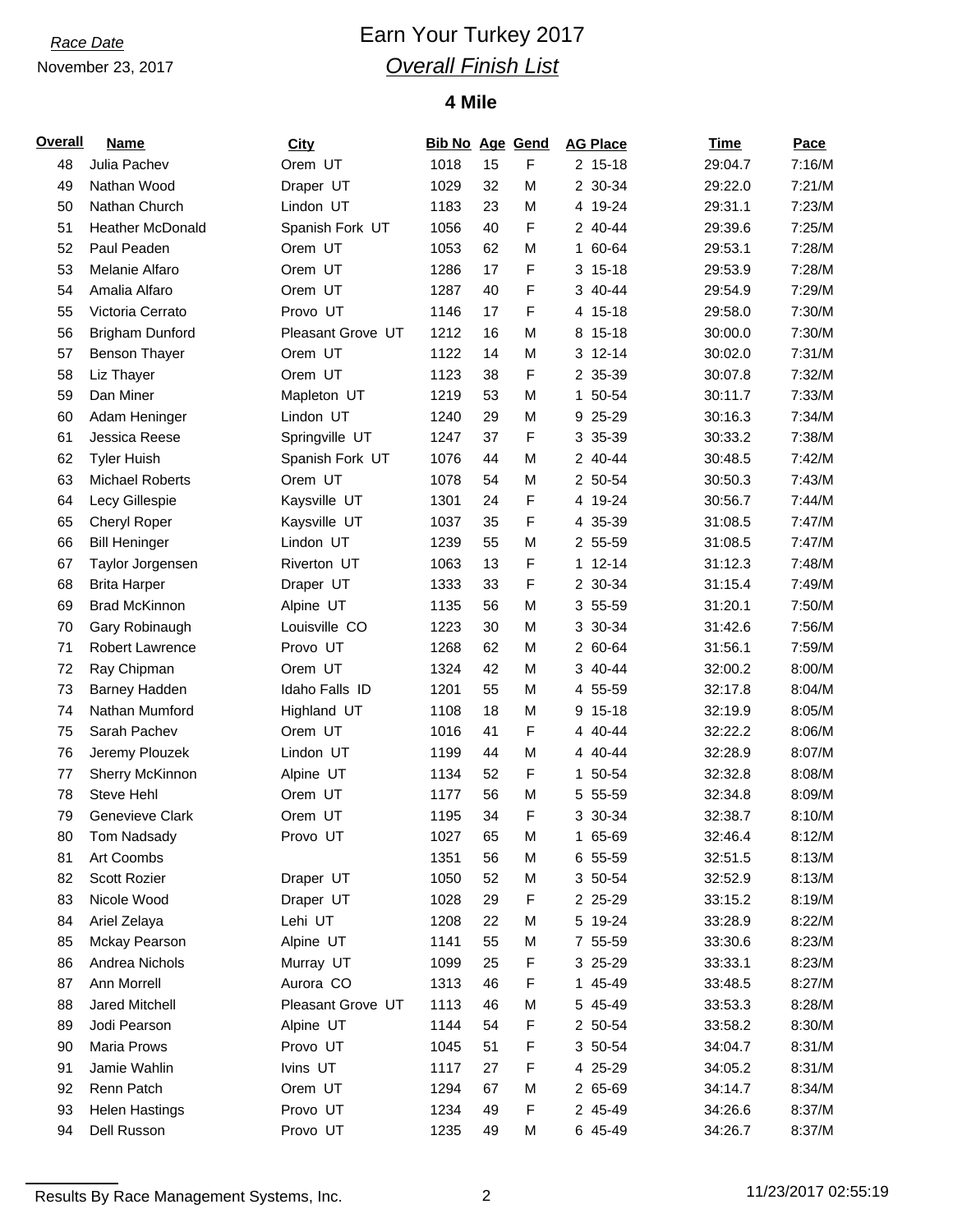## *Race Date* **Earn Your Turkey 2017** *Overall Finish List*

### **4 Mile**

| <b>Overall</b> | <b>Name</b>             | <b>City</b>         | <b>Bib No Age Gend</b> |    |   |              | <b>AG Place</b> | <b>Time</b> | <b>Pace</b> |
|----------------|-------------------------|---------------------|------------------------|----|---|--------------|-----------------|-------------|-------------|
| 95             | Jenny McMurtrey         | Orem UT             | 1321                   | 35 | F |              | 5 35-39         | 34:31.8     | 8:38/M      |
| 96             | Benjamin Peaden         | Orem UT             | 1054                   | 26 | M |              | 10 25-29        | 34:40.2     | 8:40/M      |
| 97             | Zak Parsons             | Provo UT            | 1175                   | 27 | М |              | 11 25-29        | 34:51.1     | 8:43/M      |
| 98             | Lincoln Bahr            | Orem UT             | 1071                   | 42 | M |              | 5 40-44         | 34:53.7     | 8:43/M      |
| 99             | Nathan Carter           | Minneapolis MN      | 1338                   | 42 | M |              | 6 40-44         | 34:55.5     | 8:44/M      |
| 100            | <b>Clarence McBride</b> | Orem UT             | 1276                   | 49 | M |              | 7 45-49         | 35:02.3     | 8:46/M      |
| 101            | Lori McBride            | Orem UT             | 1278                   | 47 | F |              | 3 45-49         | 35:02.6     | 8:46/M      |
| 102            | Liz Higgs               | West Jordan UT      | 1136                   | 25 | F |              | 5 25-29         | 35:05.5     | 8:46/M      |
| 103            | Nicole Tolley           | Mapleton UT         | 1084                   | 35 | F |              | 6 35-39         | 35:10.9     | 8:48/M      |
| 104            | Jennifer Hale           | Salt Lake City UT   | 1091                   | 41 | F |              | 5 40-44         | 35:11.1     | 8:48/M      |
| 105            | Nick Dargel             | Payson UT           | 1083                   | 30 | M |              | 4 30-34         | 35:14.0     | 8:49/M      |
| 106            | Don Jordan              | Orem UT             | 1265                   | 35 | M |              | 2 35-39         | 35:16.6     | 8:49/M      |
| 107            | Collins Carrington      | Provo UT            | 1312                   | 28 | M |              | 12 25-29        | 35:17.3     | 8:49/M      |
| 108            | Isabelle French         | Lindon UT           | 1035                   | 12 | F |              | 2 12-14         | 35:20.4     | 8:50/M      |
| 109            | <b>Tricia French</b>    | Lindon UT           | 1034                   | 40 | F |              | 6 40-44         | 35:20.7     | 8:50/M      |
| 110            | Alyssa Stewart          | Provo UT            | 1032                   | 25 | F |              | 6 25-29         | 35:28.4     | 8:52/M      |
| 111            | David Hancock           | Orem UT             | 1339                   | 41 | M |              | 7 40-44         | 35:29.0     | 8:52/M      |
| 112            | <b>Michael Stewart</b>  | Provo UT            | 1033                   | 24 | M |              | 6 19-24         | 35:29.0     | 8:52/M      |
| 113            | <b>Richard Jensen</b>   | Provo UT            | 1098                   | 74 | M |              | 1 70-74         | 35:33.9     | 8:53/M      |
| 114            | Erin Lamberte           | Littleton CO        | 1051                   | 34 | F |              | 4 30-34         | 35:34.1     | 8:54/M      |
| 115            | Richard Skousen         | Orem UT             | 1067                   | 38 | M |              | 3 35-39         | 35:47.8     | 8:57/M      |
| 116            | <b>Brent Halley</b>     | Vacaville CA        | 1283                   | 44 | M |              | 8 40-44         | 35:49.5     | 8:57/M      |
| 117            | Ben Boger               | Lehi UT             | 1258                   | 34 | M | 5            | 30-34           | 35:52.2     | 8:58/M      |
| 118            | Lizzy Gipson            | Sarasota FL         | 1291                   | 18 | F |              | 5 15-18         | 35:57.9     | 8:59/M      |
| 119            | Lynette Jorgensen       | Riverton UT         | 1064                   | 43 | F |              | 7 40-44         | 36:06.5     | 9:02/M      |
| 120            | Andrea Hack             | Draper UT           | 1081                   | 48 | F |              | 4 45-49         | 36:08.1     | 9:02/M      |
| 121            | Sarah Harward           | Orem UT             | 1271                   | 26 | F |              | 7 25-29         | 36:14.9     | 9:04/M      |
| 122            | Daniel Olsen            | Provo UT            | 1082                   | 28 | M |              | 13 25-29        | 36:18.5     | 9:05/M      |
| 123            | Frank Redd              | Orem UT             | 1086                   | 58 | M |              | 8 55-59         | 36:21.9     | 9:05/M      |
| 124            | Zachary Tippetts        | Orem UT             | 1203                   | 50 | M |              | 4 50-54         | 36:26.3     | 9:07/M      |
| 125            | Rachel Larson           | Pleasant Grove UT   | 1170                   | 38 | F |              | 7 35-39         | 36:27.2     | 9:07/M      |
| 126            | Michelle Huish          | Spanish Fork UT     | 1075                   | 48 | F |              | 5 45-49         | 36:31.1     | 9:08/M      |
| 127            | <b>Austin Hadley</b>    | Provo UT            | 1049                   | 7  | M | $\mathbf{2}$ | $0 - 11$        | 36:45.5     | 9:11/M      |
| 128            | Andrea Bushnell         | Payson UT           | 1297                   | 43 | F |              | 8 40-44         | 36:52.2     | 9:13/M      |
| 129            | Dick Kirkwood           | American Fork UT    | 1116                   | 78 | M |              | 1 75-99         | 37:00.0     | 9:15/M      |
| 130            | Luke Mumford            | Highland UT         | 1109                   | 16 | M |              | 10 15-18        | 37:12.2     | 9:18/M      |
| 131            | Debbie Wahlin           | Highland UT         | 1281                   | 59 | F |              | 1 55-59         | 37:15.3     | 9:19/M      |
| 132            | <b>Walter Matulich</b>  | Mapleton UT         | 1217                   | 17 | M |              | 11 15-18        | 37:17.6     | 9:19/M      |
| 133            | <b>Mckay Hadley</b>     | Provo UT            | 1048                   | 12 | M |              | 4 12-14         | 37:22.3     | 9:21/M      |
| 134            | Chris Dunford           | Pleasant Grove UT   | 1211                   | 41 | M |              | 9 40-44         | 37:47.7     | 9:27/M      |
| 135            | Chris Rotz              | Orem UT             | 1344                   | 69 | M |              | 3 65-69         | 37:50.3     | 9:28/M      |
| 136            | Camden Ivie             | Vineyard UT         | 1250                   | 9  | M | 3            | $0 - 11$        | 37:51.6     | 9:28/M      |
| 137            | Nick Gledhill           | Provo UT            | 1159                   | 21 | M |              | 7 19-24         | 37:55.8     | 9:29/M      |
| 138            | Mary Hadley             | Provo UT            | 1047                   | 51 | F |              | 4 50-54         | 38:01.3     | 9:30/M      |
| 139            | Jon Hadley              | Provo UT            | 1046                   | 55 | M |              | 9 55-59         | 38:01.9     | 9:30/M      |
| 140            | Cassie Anderson         | Saratoga Springs UT | 1163                   | 36 | F |              | 8 35-39         | 38:23.7     | 9:36/M      |
| 141            | Amy Magill              | Provo UT            | 1254                   | 41 | F |              | 9 40-44         | 38:38.5     | 9:40/M      |

Results By Race Management Systems, Inc. 3 11/23/2017 02:55:21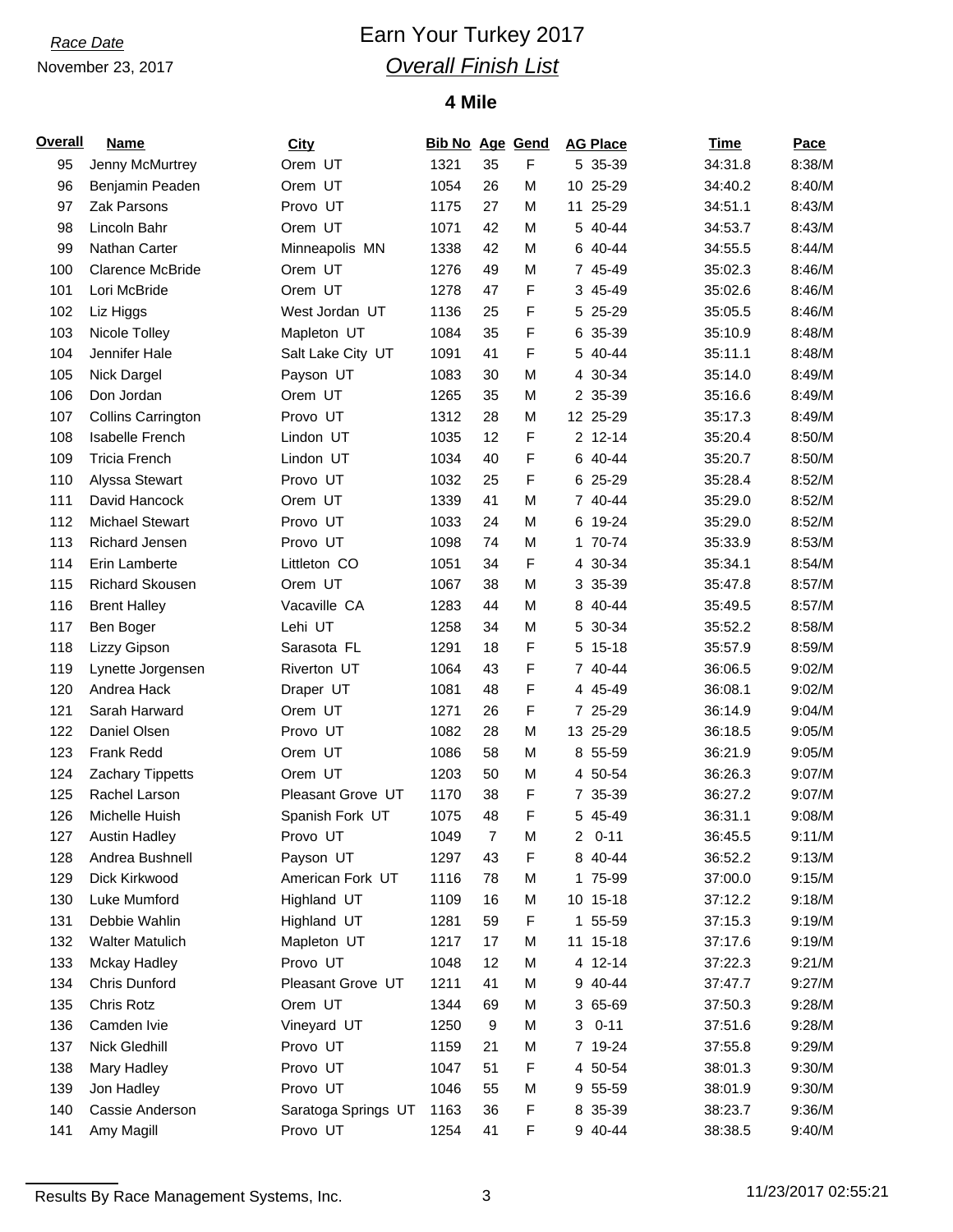## *Race Date* **Earn Your Turkey 2017** *Overall Finish List*

### **4 Mile**

| <b>Overall</b> | Name                      | <b>City</b>       | <b>Bib No Age Gend</b> |    |   |    | <b>AG Place</b> | <b>Time</b> | Pace    |
|----------------|---------------------------|-------------------|------------------------|----|---|----|-----------------|-------------|---------|
| 142            | Wesley Loveland           | Oregon City OR    | 1193                   | 17 | M |    | 12 15-18        | 38:46.9     | 9:42/M  |
| 143            | Jon Jordan                | Orem UT           | 1256                   | 51 | M |    | 5 50-54         | 38:49.1     | 9:42/M  |
| 144            | Jen Jordan                | Orem UT           | 1255                   | 44 | F |    | 10 40-44        | 38:49.3     | 9:42/M  |
| 145            | Carla Bassano             | Provo UT          | 1347                   | 36 | F |    | 9 35-39         | 38:56.4     | 9:44/M  |
| 146            | <b>Mike Brooks</b>        | Wylie TX          | 1248                   | 63 | M |    | 3 60-64         | 39:04.5     | 9:46/M  |
| 147            | Dana Doggett              | Orem UT           | 1306                   | 59 | M |    | 10 55-59        | 39:24.9     | 9:51/M  |
| 148            | Serena Ivie               | Vineyard UT       | 1074                   | 37 | F |    | 10 35-39        | 39:32.4     | 9:53/M  |
| 149            | Amanda Ball               | Orem UT           | 1132                   | 21 | F |    | 5 19-24         | 39:34.2     | 9:54/M  |
| 150            | <b>Brad Gipson</b>        | Sarasota FL       | 1290                   | 45 | M |    | 8 45-49         | 39:43.1     | 9:56/M  |
| 151            | Melinda Mitchell          | Pleasant Grove UT | 1138                   | 44 | F | 11 | 40-44           | 39:43.9     | 9:56/M  |
| 152            | Mckenzie Hendry           | Provo UT          | 1196                   | 21 | F |    | 6 19-24         | 39:45.4     | 9:56/M  |
| 153            | <b>Trevan Hendry</b>      | Provo UT          | 1197                   | 22 | M |    | 8 19-24         | 39:45.6     | 9:56/M  |
| 154            | Danielle Hartsock         | Orem UT           | 1131                   | 27 | F |    | 8 25-29         | 39:53.1     | 9:58/M  |
| 155            | Kylie Ketcheson           |                   | 1315                   | 18 | F | 6  | $15-18$         | 39:59.0     | 10:00/M |
| 156            | <b>Craig Rowley</b>       | Orem UT           | 1161                   | 28 | M |    | 14 25-29        | 40:02.7     | 10:01/M |
| 157            | Cynthia Tracy             | Provo UT          | 1307                   | 53 | F |    | 5 50-54         | 40:04.6     | 10:01/M |
| 158            | Lehi Granados             | Orem UT           | 1039                   | 41 | M |    | 10 40-44        | 40:06.4     | 10:02/M |
| 159            | Paige Gibson              | Orem UT           | 1162                   | 35 | F | 11 | 35-39           | 40:06.9     | 10:02/M |
| 160            | Jenika Posey              | Spanish Fork UT   | 1225                   | 18 | F |    | $7 15-18$       | 40:21.6     | 10:05/M |
| 161            | Jerry Perry               | Provo UT          | 1224                   | 20 | M |    | 9 19-24         | 40:22.1     | 10:06/M |
| 162            | Tamma Bahr                | Orem UT           | 1072                   | 14 | F |    | 3 12-14         | 40:27.3     | 10:07/M |
| 163            | Sharlene Christensen      | Orem UT           | 1038                   | 39 | F |    | 12 35-39        | 40:34.1     | 10:09/M |
| 164            | Drew Brueske              | Brea CA           | 1171                   | 17 | M |    | 13 15-18        | 40:46.8     | 10:12/M |
| 165            | Katie Brueske             | Brea CA           | 1172                   | 21 | F |    | 7 19-24         | 40:47.1     | 10:12/M |
| 166            | Juanita Escobar           | Orem UT           | 1310                   | 42 | F |    | 12 40-44        | 40:51.3     | 10:13/M |
| 167            | Arielle Quinton           | Pensacola FL      | 1154                   | 27 | F |    | 9 25-29         | 40:55.9     | 10:14/M |
| 168            | Mitch Quinton             | Pensacola FL      | 1155                   | 29 | M |    | 15 25-29        | 40:55.9     | 10:14/M |
| 169            | Chase Willden             | Rexburg ID        | 1040                   | 26 | M |    | 16 25-29        | 41:01.2     | 10:15/M |
| 170            | Camden McDonald           | Spanish Fork UT   | 1057                   | 16 | M |    | 14 15-18        | 41:02.4     | 10:16/M |
| 171            | <b>Kristin Grant</b>      | Provo UT          | 1090                   | 27 | F |    | 10 25-29        | 41:09.8     | 10:17/M |
| 172            | Leadawn Grant             | Payson UT         | 1198                   | 30 | F |    | 5 30-34         | 41:13.2     | 10:18/M |
| 173            | Autumn Loveland           | Oregon City OR    | 1192                   | 18 | F |    | 8 15-18         | 41:17.3     | 10:19/M |
| 174            | Garn Loveland             | Oregon City OR    | 1188                   | 54 | M |    | 6 50-54         | 41:20.5     | 10:20/M |
| 175            | <b>Emily Taylor</b>       | Burley ID         | 1309                   | 16 | F |    | 9 15-18         | 41:20.7     | 10:20/M |
| 176            | <b>Brighton McDonald</b>  | Spanish Fork UT   | 1058                   | 13 | M |    | 5 12-14         | 41:26.9     | 10:22/M |
| 177            | Carl Snyder               | Lehi UT           | 1052                   | 52 | M |    | 7 50-54         | 41:32.8     | 10:23/M |
| 178            | <b>Emma Tueller Stone</b> | Provo UT          | 1153                   | 20 | F |    | 8 19-24         | 41:33.6     | 10:23/M |
| 179            | Alekh Chapman             | Provo UT          | 1014                   | 21 | M |    | 10 19-24        | 41:33.7     | 10:23/M |
| 180            | <b>Trevor Morris</b>      | Springville UT    | 1119                   | 36 | M |    | 4 35-39         | 41:34.3     | 10:24/M |
| 181            | Mikaela Jorgensen         | Riverton UT       | 1066                   | 18 | F |    | 10 15-18        | 41:34.7     | 10:24/M |
| 182            | Nathan Tangren            | American Fork UT  | 1213                   | 29 | M |    | 17 25-29        | 41:35.6     | 10:24/M |
| 183            | Ryan Kato                 | Sandy UT          | 1060                   | 26 | M |    | 18 25-29        | 41:38.7     | 10:25/M |
| 184            | <b>Destiny Cleverly</b>   | Sandy UT          | 1061                   | 23 | F |    | 9 19-24         | 41:39.4     | 10:25/M |
| 185            | Andrea Church             | Lindon UT         | 1184                   | 20 | F |    | 10 19-24        | 41:43.3     | 10:26/M |
| 186            | <b>Tiffany Houston</b>    | Orem UT           | 1251                   | 40 | F |    | 13 40-44        | 41:47.2     | 10:27/M |
| 187            | <b>Grant Hague</b>        | Orem UT           | 1220                   | 25 | M |    | 19 25-29        | 41:48.8     | 10:27/M |
| 188            | Alexis Spencer            | Orem UT           | 1232                   | 23 | F |    | 11 19-24        | 41:49.7     | 10:27/M |

Results By Race Management Systems, Inc. 4 11/23/2017 02:55:23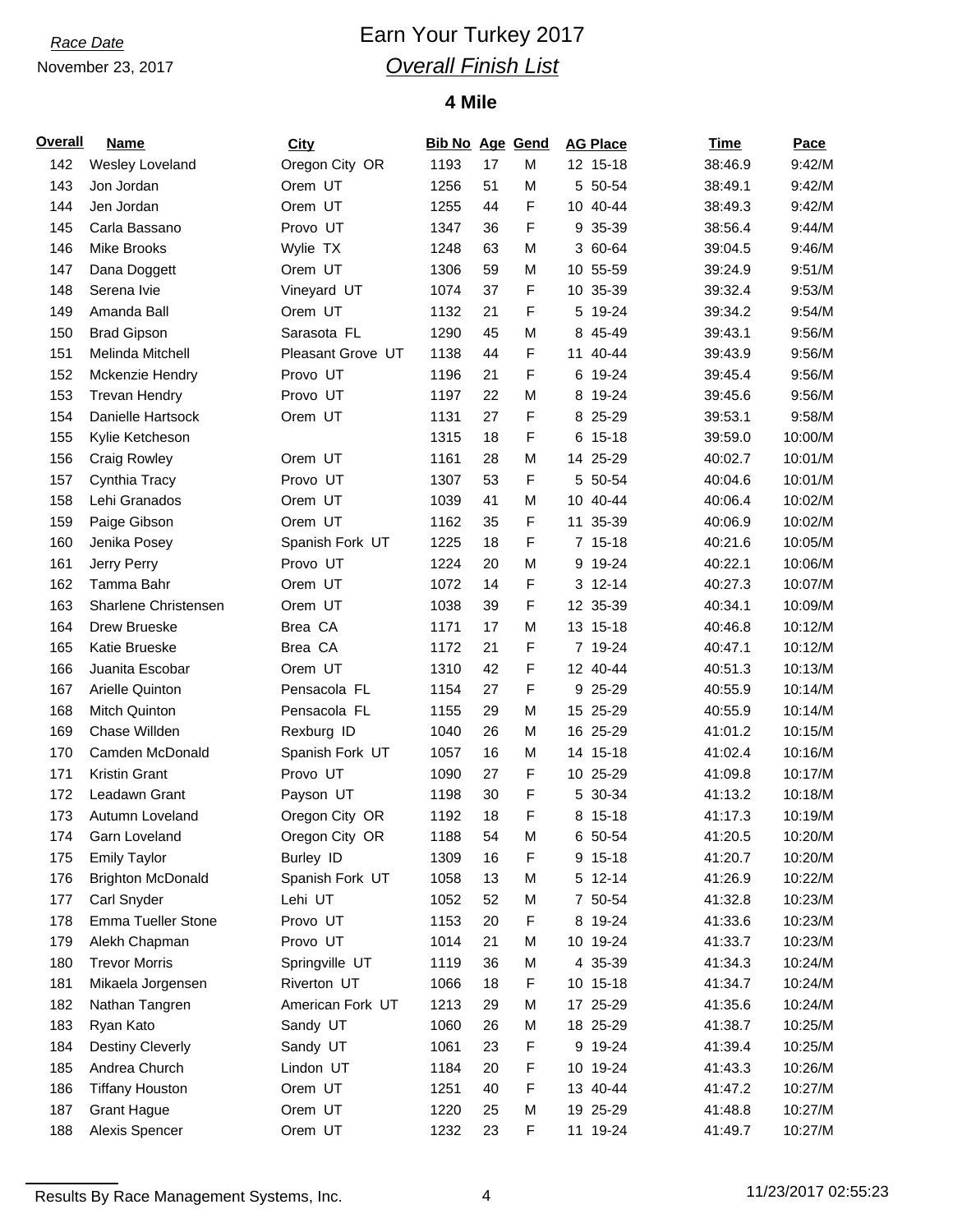## *Race Date* **Earn Your Turkey 2017** *Overall Finish List*

### **4 Mile**

| <b>Overall</b> | <b>Name</b>             | <b>City</b>       | <b>Bib No Age Gend</b> |    |   |    | <b>AG Place</b> | <b>Time</b> | <b>Pace</b> |
|----------------|-------------------------|-------------------|------------------------|----|---|----|-----------------|-------------|-------------|
| 189            | Grace Hague             | Orem UT           | 1221                   | 21 | F |    | 12 19-24        | 41:49.7     | 10:27/M     |
| 190            | Jacob Bertasso          | Provo UT          | 1245                   | 13 | M |    | 6 12-14         | 41:50.7     | 10:28/M     |
| 191            | Cynthia Harward         | Orem UT           | 1062                   | 48 | F |    | 6 45-49         | 42:01.8     | 10:30/M     |
| 192            | Dani Palmer             |                   | 1318                   | 54 | M |    | 8 50-54         | 42:07.7     | 10:32/M     |
| 193            | Karin Rowley            | Orem UT           | 1124                   | 72 | F |    | 1 70-74         | 42:09.2     | 10:32/M     |
| 194            | <b>Piper Armstrong</b>  | Orem UT           | 1266                   | 31 | F |    | 6 30-34         | 42:11.1     | 10:33/M     |
| 195            | Melanie Ketcheson       | Genesee ID        | 1180                   | 40 | F |    | 14 40-44        | 42:12.9     | 10:33/M     |
| 196            | Linda Ketcheson         | Orem UT           | 1181                   | 65 | F |    | 1 65-69         | 42:13.9     | 10:33/M     |
| 197            | Deborah Houtz           | Springville UT    | 1073                   | 41 | F |    | 15 40-44        | 42:21.8     | 10:35/M     |
| 198            | Eric Huntsman           | Provo UT          | 1314                   | 52 | M |    | 9 50-54         | 42:26.2     | 10:37/M     |
| 199            | Jesse Jorgensen         | Riverton UT       | 1065                   | 22 | M | 11 | 19-24           | 42:31.0     | 10:38/M     |
| 200            | Colleen Brueske         | Brea CA           | 1173                   | 52 | F |    | 6 50-54         | 42:37.5     | 10:39/M     |
| 201            | Alisha Knight           | Jerome ID         | 1332                   | 25 | F |    | 11 25-29        | 42:38.3     | 10:40/M     |
| 202            | Joni Vincent            | St. Thomas VI     | 1354                   | 54 | F |    | 7 50-54         | 42:41.1     | 10:40/M     |
| 203            | <b>Leland Palmer</b>    |                   | 1350                   | 50 | M |    | 10 50-54        | 42:51.8     | 10:43/M     |
| 204            | Rena Lesue              | Springville UT    | 1111                   | 36 | F |    | 13 35-39        | 42:53.5     | 10:43/M     |
| 205            | Patti Harvey            | Jerome ID         | 1331                   | 48 | F |    | 7 45-49         | 43:34.3     | 10:54/M     |
| 206            | <b>Whitney Lindsley</b> | Santa Rosa CA     | 1335                   | 30 | F |    | 7 30-34         | 43:35.0     | 10:54/M     |
| 207            | <b>Richard Lindsley</b> | Santa Rosa CA     | 1334                   | 32 | M |    | 6 30-34         | 43:35.0     | 10:54/M     |
| 208            | <b>Ethan Brooks</b>     | Pleasant Grove UT | 1262                   | 17 | M |    | 15 15-18        | 43:36.1     | 10:54/M     |
| 209            | Shawn Brooks            | Pleasant Grove UT | 1260                   | 52 | M |    | 11 50-54        | 43:36.6     | 10:54/M     |
| 210            | Dawn Miller             | Mona UT           | 1194                   | 55 | F |    | 2 55-59         | 43:39.5     | 10:55/M     |
| 211            | <b>Elizabeth Pope</b>   | Los Lunas NM      | 1200                   | 48 | F |    | 8 45-49         | 43:39.7     | 10:55/M     |
| 212            | Nancy Bishop            | Provo UT          | 1101                   | 68 | F |    | 2 65-69         | 43:40.2     | 10:55/M     |
| 213            | Phoebe Rudolph          |                   | 1353                   | 19 | F |    | 13 19-24        | 44:08.7     | 11:02/M     |
| 214            | John Rudolph            |                   | 1352                   | 15 | M |    | 16 15-18        | 44:12.6     | 11:03/M     |
| 215            | <b>Brendan Abbott</b>   | Orem UT           | 1089                   | 23 | M |    | 12 19-24        | 44:29.6     | 11:07/M     |
| 216            | Kyla Abbott             | Orem UT           | 1088                   | 21 | F |    | 14 19-24        | 44:30.0     | 11:08/M     |
| 217            | <b>Tanya Miner</b>      | Santaquin UT      | 1319                   | 40 | F |    | 16 40-44        | 44:32.1     | 11:08/M     |
| 218            | Jen Welch               | Orem UT           | 1013                   | 31 | F |    | 8 30-34         | 44:44.4     | 11:11/M     |
| 219            | Andrew Dabczynski       | Provo UT          | 1209                   | 63 | M |    | 4 60-64         | 44:51.0     | 11:13/M     |
| 220            | Sarah Hatch             | Sandy UT          | 1105                   | 29 | F |    | 12 25-29        | 44:53.2     | 11:13/M     |
| 221            | Lauren Smith            | Alpine UT         | 1279                   | 16 | F |    | 11 15-18        | 45:04.0     | 11:16/M     |
| 222            | Michelle Graham         | Payson UT         | 1253                   | 39 | F |    | 14 35-39        | 45:11.1     | 11:18/M     |
| 223            | <b>Emily Knudsen</b>    | Provo UT          | 1042                   | 40 | F |    | 17 40-44        | 45:22.4     | 11:21/M     |
| 224            | Kelly McDonald          | Provo UT          | 1269                   | 65 | M |    | 4 65-69         | 45:30.2     | 11:23/M     |
| 225            | Karli Willden           | Rexburg ID        | 1041                   | 24 | F |    | 15 19-24        | 45:31.3     | 11:23/M     |
| 226            | Tim Ringger             | Santaquin UT      | 1152                   | 43 | M |    | 11 40-44        | 45:34.8     | 11:24/M     |
| 227            | Evette Lee              | Mapleton UT       | 1151                   | 47 | F |    | 9 45-49         | 45:37.7     | 11:24/M     |
| 228            | <b>Brittney Lee</b>     | Mapleton UT       | 1150                   | 28 | F |    | 13 25-29        | 45:37.9     | 11:24/M     |
| 229            | <b>Emerie Brooks</b>    | Pleasant Grove UT | 1261                   | 19 | F |    | 16 19-24        | 45:53.9     | 11:28/M     |
| 230            | Tonna Brooks            | Pleasant Grove UT | 1259                   | 49 | F |    | 10 45-49        | 45:56.5     | 11:29/M     |
| 231            | <b>Brad Davies</b>      | American Fork UT  | 1148                   | 50 | M |    | 12 50-54        | 46:01.8     | 11:30/M     |
| 232            | Candace Rieske          | Orem UT           | 1186                   | 29 | F |    | 14 25-29        | 46:20.3     | 11:35/M     |
| 233            | Elisabeth Stanley       | Orem UT           | 1205                   | 17 | F |    | 12 15-18        | 46:32.2     | 11:38/M     |
| 234            | Amber Ottesen           | Payson UT         | 1210                   | 19 | F |    | 17 19-24        | 46:40.7     | 11:40/M     |
| 235            | <b>Harold Nichols</b>   | Payson UT         | 1228                   | 48 | M |    | 9 45-49         | 46:53.5     | 11:43/M     |

Results By Race Management Systems, Inc. 6 11/23/2017 02:55:25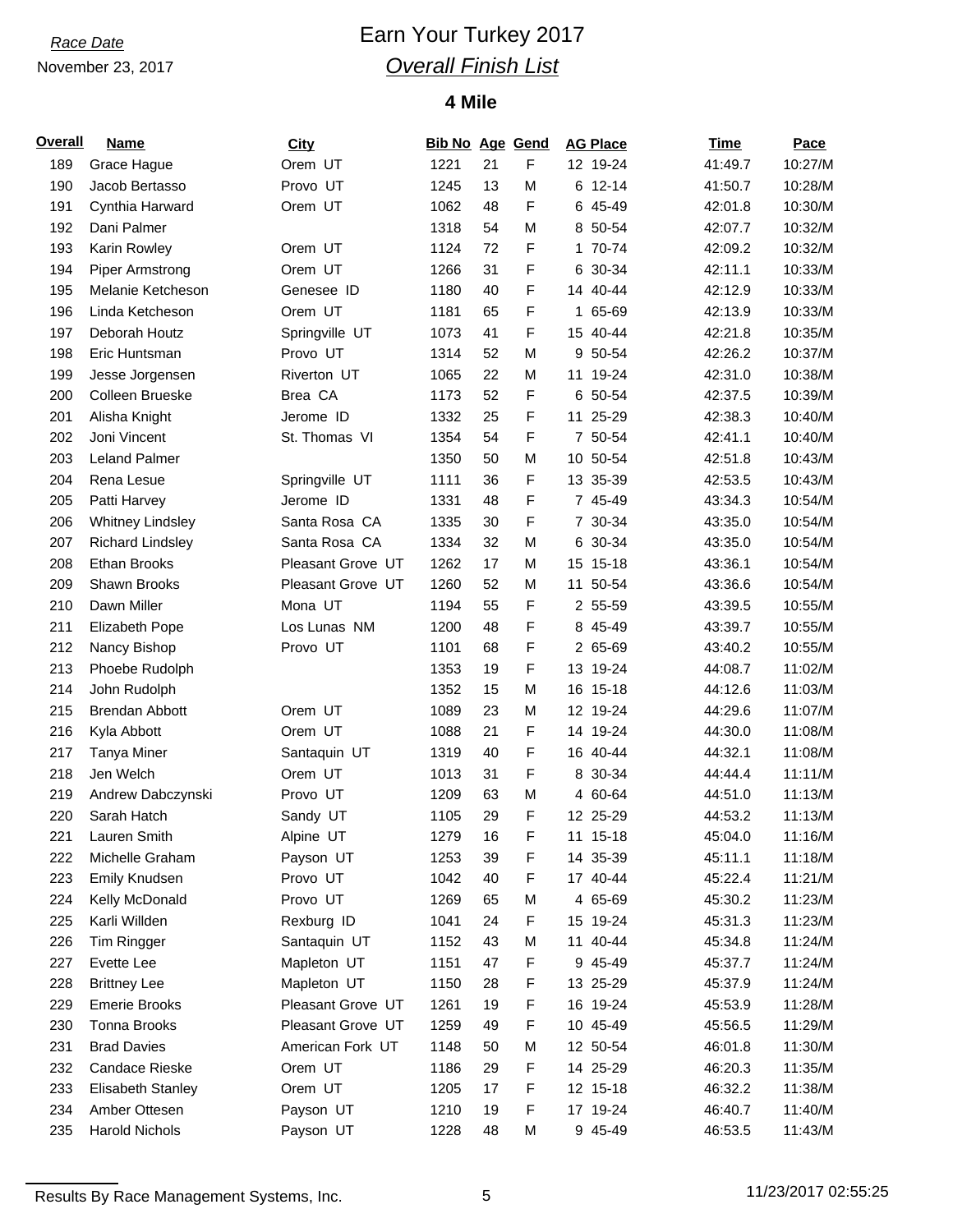## *Race Date* **Earn Your Turkey 2017** *Overall Finish List*

### **4 Mile**

| <b>Overall</b> | <b>Name</b>             | <b>City</b>         | <b>Bib No Age Gend</b> |    |   |              | <b>AG Place</b> | <b>Time</b> | <b>Pace</b> |
|----------------|-------------------------|---------------------|------------------------|----|---|--------------|-----------------|-------------|-------------|
| 236            | Jeanna Nichols          | Payson UT           | 1227                   | 48 | F |              | 11 45-49        | 46:53.7     | 11:43/M     |
| 237            | Barbara Higinbotham     | Orem UT             | 1100                   | 55 | F |              | 3 55-59         | 47:27.7     | 11:52/M     |
| 238            | Joanna Shirts           | Provo UT            | 1149                   | 33 | M |              | 7 30-34         | 47:56.1     | 11:59/M     |
| 239            | Nate Gross              | Springville UT      | 1112                   | 34 | M |              | 8 30-34         | 47:56.8     | 11:59/M     |
| 240            | John Brown              | Pleasant Grove UT   | 1322                   | 47 | M |              | 10 45-49        | 47:58.0     | 12:00/M     |
| 241            | <b>Emily Gipson</b>     | Sarasota FL         | 1292                   | 16 | F |              | 13 15-18        | 47:58.3     | 12:00/M     |
| 242            | Jake Loveland           | Oregon City OR      | 1189                   | 27 | M |              | 20 25-29        | 47:59.6     | 12:00/M     |
| 243            | Serena Raymond          | Oregon City OR      | 1191                   | 23 | F |              | 18 19-24        | 47:59.7     | 12:00/M     |
| 244            | Kent Gledhill           | Provo UT            | 1157                   | 53 | M |              | 13 50-54        | 48:13.0     | 12:03/M     |
| 245            | <b>Michael Hancock</b>  | Orem UT             | 1340                   | 13 | м |              | $7 12 - 14$     | 48:14.3     | 12:04/M     |
| 246            | Aura Lee Loveland       | Oregon City OR      | 1187                   | 53 | F |              | 8 50-54         | 48:26.8     | 12:07/M     |
| 247            | Lincoln Stanley         | Orem UT             | 1206                   | 14 | M |              | 8 12-14         | 48:33.8     | 12:08/M     |
| 248            | <b>Kristin Stanley</b>  | Orem UT             | 1204                   | 45 | F |              | 12 45-49        | 49:21.1     | 12:20/M     |
| 249            | Katie Anderson          | Saratoga Springs UT | 1026                   | 12 | F |              | 4 12-14         | 49:31.6     | 12:23/M     |
| 250            | <b>Bradley Gledhill</b> | Provo UT            | 1158                   | 28 | M |              | 21 25-29        | 49:33.9     | 12:23/M     |
| 251            | Heidi Anderson          | Payson UT           | 1025                   | 61 | F |              | 1 60-64         | 49:40.0     | 12:25/M     |
| 252            | Megan Russell           | Allegany NY         | 1156                   | 33 | F |              | 9 30-34         | 49:42.0     | 12:26/M     |
| 253            | Marianne Rust           | Fairfax VT          | 1147                   | 55 | F |              | 4 55-59         | 49:57.3     | 12:29/M     |
| 254            | Sue Anne Johnson        | Lindon UT           | 1282                   | 60 | F |              | 2 60-64         | 49:57.4     | 12:29/M     |
| 255            | Anneli Robinaugh        | Louisville CO       | 1222                   | 27 | F |              | 15 25-29        | 49:57.8     | 12:29/M     |
| 256            | Janille Parry           | Orem UT             | 1267                   | 34 | F |              | 10 30-34        | 50:17.5     | 12:34/M     |
| 257            | Monica Bair             | Springville UT      | 1304                   | 46 | F |              | 13 45-49        | 50:22.4     | 12:36/M     |
| 258            | <b>Wendy Simmons</b>    | Spanish Fork UT     | 1303                   | 56 | F |              | 5 55-59         | 50:22.6     | 12:36/M     |
| 259            | <b>Rhonda Stewart</b>   | Mount Pleasant UT   | 1168                   | 47 | M |              | 11 45-49        | 51:08.3     | 12:47/M     |
| 260            | Alissa Russell          | Orem UT             | 1311                   | 22 | F |              | 19 19 - 24      | 51:16.5     | 12:49/M     |
| 261            | <b>Kristine Trotter</b> | Provo UT            | 1226                   | 24 | F | 20           | 19-24           | 52:04.1     | 13:01/M     |
| 262            | Parker Smith            | Alpine UT           | 1280                   | 14 | F |              | 5 12-14         | 52:14.7     | 13:04/M     |
| 263            | Jordan Lee              | Mapleton UT         | 1167                   | 33 | M |              | 9 30-34         | 52:16.6     | 13:04/M     |
| 264            | Nedra Smith             | Alpine UT           | 1277                   | 38 | F |              | 15 35-39        | 52:16.7     | 13:04/M     |
| 265            | Lani Brower             | Orem UT             | 1264                   | 65 | F |              | 3 65-69         | 52:40.1     | 13:10/M     |
| 266            | Jean Tanner             | Orem UT             | 1263                   | 65 | F |              | 4 65-69         | 52:41.0     | 13:10/M     |
| 267            | <b>Ashley Elmer</b>     | Provo UT            | 1166                   | 13 | F |              | 6 12-14         | 52:46.6     | 13:12/M     |
| 268            | Jennifer Elmer          | Provo UT            | 1165                   | 14 | F |              | 7 12-14         | 52:46.9     | 13:12/M     |
| 269            | Kathryn Tippetts        | Orem UT             | 1129                   | 19 | F |              | 21 19-24        | 53:14.2     | 13:19/M     |
| 270            | Erin Farrar             | Provo UT            | 1284                   | 31 | F |              | 11 30-34        | 53:25.2     | 13:21/M     |
| 271            | <b>Hailey Farrar</b>    | Provo UT            | 1275                   | 26 | F |              | 16 25-29        | 53:25.7     | 13:21/M     |
| 272            | David Bertasso          | Provo UT            | 1242                   | 44 | M |              | 12 40-44        | 54:47.8     | 13:42/M     |
| 273            | Maya Bertasso           | Provo UT            | 1246                   | 10 | F | $\mathbf{1}$ | $0 - 11$        | 54:47.9     | 13:42/M     |
| 274            | <b>Meredith Davis</b>   | Highland UT         | 1325                   | 53 | F |              | 9 50-54         | 55:19.1     | 13:50/M     |
| 275            | Sharyn Bertasso         | Provo UT            | 1243                   | 41 | F |              | 18 40-44        | 55:19.1     | 13:50/M     |
| 276            | Katelyn Bertasso        | Provo UT            | 1244                   | 16 | F |              | 14 15-18        | 55:29.8     | 13:52/M     |
| 277            | Hollie Bowen            | Sandy UT            | 1337                   | 27 | F |              | 17 25-29        | 55:46.2     | 13:57/M     |
| 278            | Samuel Stanley          | Orem UT             | 1207                   | 12 | M |              | 9 12-14         | 56:14.8     | 14:04/M     |
| 279            | Tyson Wagstaff          | Orem UT             | 1139                   | 37 | M |              | 5 35-39         | 56:17.9     | 14:04/M     |
| 280            | Anna-Cajsa Gipson       | Sarasota FL         | 1289                   | 41 | F |              | 19 40-44        | 56:50.4     | 14:13/M     |
| 281            | Max Mumford             | Highland UT         | 1110                   | 12 | M |              | 10 12-14        | 57:05.6     | 14:16/M     |
| 282            | Keira Pacanos           | Orem UT             | 1237                   | 25 | F |              | 18 25-29        | 57:06.0     | 14:17/M     |

Results By Race Management Systems, Inc. 6 11/23/2017 02:55:27